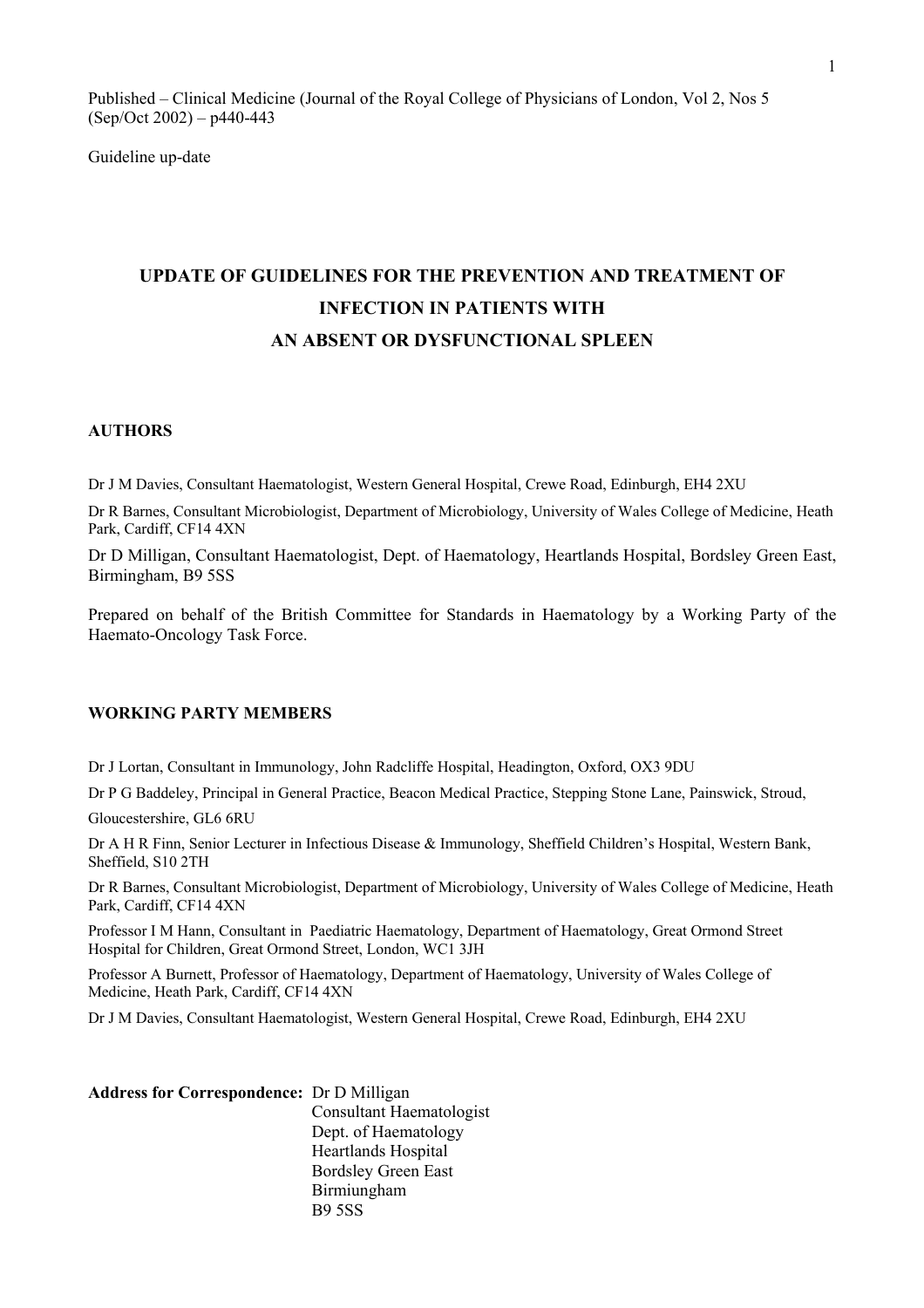## **ABSTRACT**

Guidelines for the prevention and treatment of infection in patients with an absent or dysfunctional spleen were first published by the British Committee for Standards in Haematology in 1996. Key aspects of these guidelines related to anti-infective prophylaxis, immunisation schedules and treatment of proven or suspected infection. A recent review of the guidelines was undertaken, with the view to updating the recommendations where necessary.

The guideline review process did not reveal any major change in patient groups considered at risk. Occupational exposure to certain pathogens may, however, be a new risk factor for certain infections. The recommendations for anti-infective prophylaxis remain unchanged. New recommendations for vaccination include the use of Meningococcal C vaccine in previously not immunised hyposplenic patients and a need to consider the use of seven valent Pneumococcal vaccine. Recommendations for treatment of suspected or proven infection have not been significantly amended, but a local protocol should take into account relevant resistance patterns. There is an identified urgent need for further research into the effectiveness of varying vaccination strategies in the hyposplenic patient and audit of infective episodes in this patient group should continue long term. Key guidelines are summarised below.

#### **KEY GUIDELINES**

- 1. All splenectomised patients and those with functional hyposplenism should receive pneumococcal immunisation and patients not previously immunised should receive Haemophilus Influenza type b vaccine (B,C). Patients not previously immunised should receive Meningococcal Group C conjugate vaccine (C). Influenza immunisation should be given (C). Life long prophylactic antibiotics are still recommended (oral Phenoxymethylpenicillin or Erythromycin) (B,C).
- 2. Patients developing infection, despite measures, must be given systemic antibiotics and admitted urgently to hospital (B,C).
- 3. Patients should be given written information and carry a card to alert health professionals to the risk of overwhelming infection. Patients may wish to invest in an alert bracelet or pendant (C)
- 4. Patients should be educated as to the potential risks of overseas travel, particularly with regards malaria and unusual infections, for example those resulting from animal bites (B,C).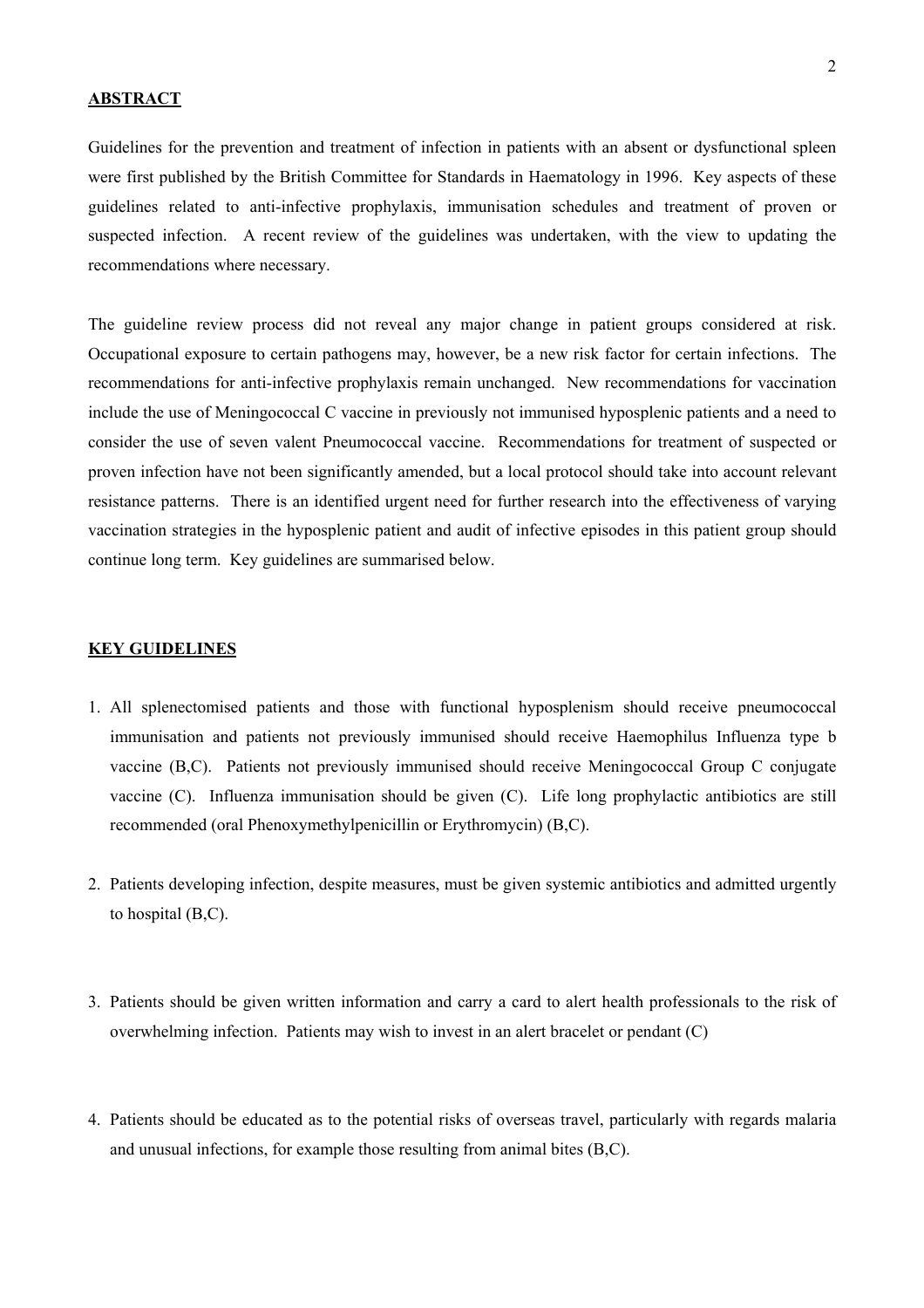5. Patient records should be clearly labelled to indicate the underlying risk of infection. Vaccination and revaccination status should be clearly and adequately documented (C).

## **GRADES OF RECOMMENDATIONS**

- A) Requires at least one randomised controlled trial, as part of the body of literature of overall good quality and consistency addressing the specific recommendations.
- B) Requires the availability of well conducted clinical studies, but no randomised clinical trials on topic of recommendation.
- C) Requires evidence obtained from expert committee reports or opinions and/or clinical experiences of respected authorities. Indicates an absence of a directly applicable clinical studies of good quality.

These grades of recommendations have now been widely adopted, but originate from the US Agency for Health Care Policy and Research.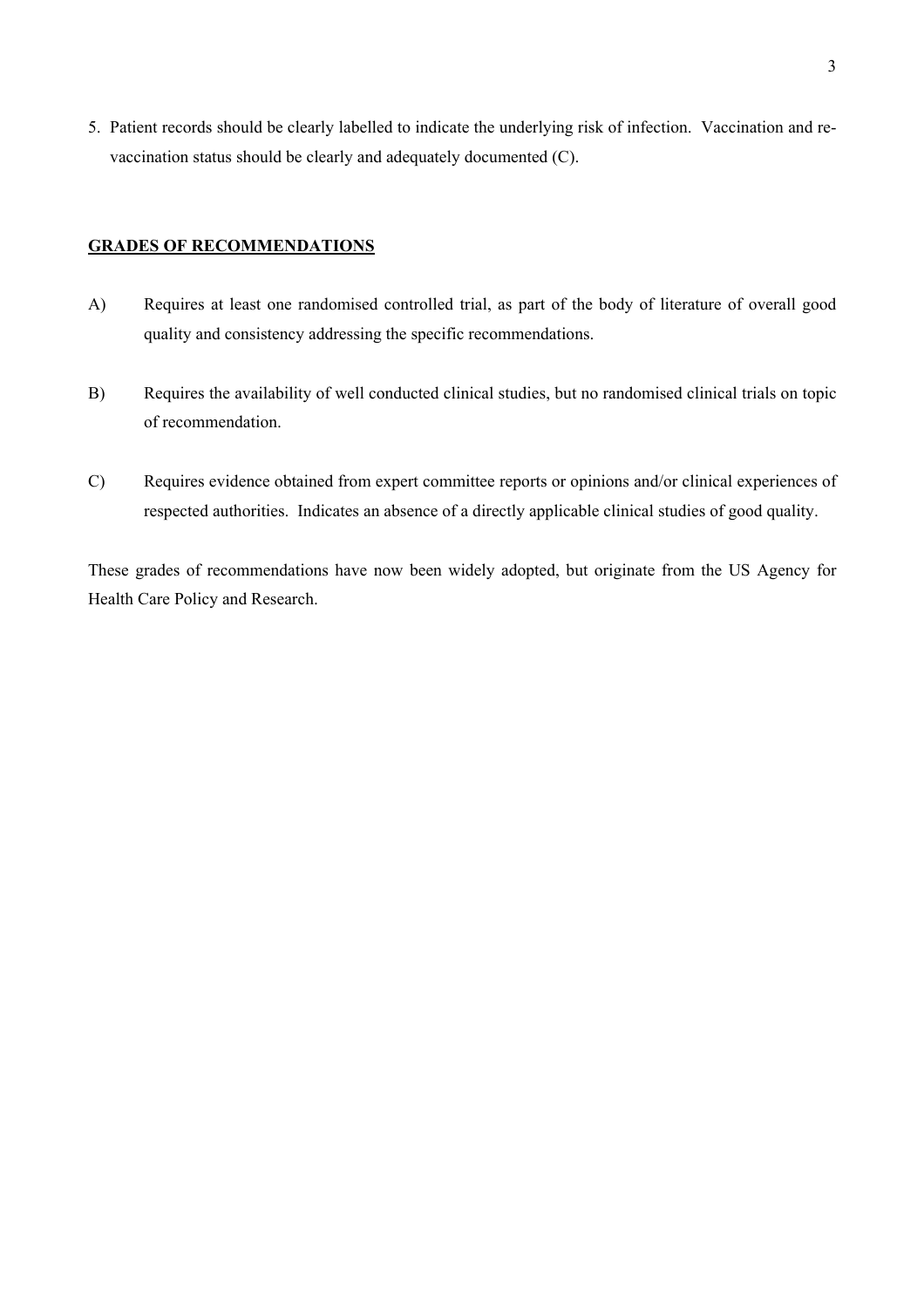## **INTRODUCTION**

Overwhelming post splenectomy infection remains an area of concern. The previous BCSH guideline on the prevention and treatment of infection in patients with an absent or dysfunctional spleen was published in  $1996<sup>1</sup>$  and significant changes, particularly in vaccine technology, have prompted a review of the recommendations. A reconvened guideline group chose to focus on areas of actual or potential change in clinical management, rather than re-format the original guideline in its entirety. With this remit the group identified two key areas for consideration, that is immunisation and antibiotic prophylaxis and treatment.

#### **Methods**

The databases, Medline (1996-2001), BIDS Embase (1996-2001) and the current Cochrane Library CD-ROM, were searched using the original keywords, infection, splenectomy, asplenia and hyposplenism. Relevant identified abstracts were reviewed and cross checked.

#### **At Risk Groups**

No major alteration in the patient categories at risk of infection were identified. The effect of age and duration of risk appeared similar to that previously reported, with a broad spectrum of infecting microorganisms remaining responsible for serious infections. There may be an additional risk to splenectomised individuals, in terms of occupational exposure to certain pathogens.2 This additional risk is at present not quantifiable. However, in the absence of firm data, on which to base recommendations, it would seem reasonable to ask both employer and employees to consider carefully the implications of exposure to potentially infective biological material.

#### **Immunisation**

There is no new evidence to suggest that normal inoculations, including live vaccines, cannot be given safely to children or adults with an absent or dysfunctional spleen. Key recommendations for vaccination schedules in hyposplenic individuals are summarised in table 1.

#### **Pneumococcal Immunisation**

The currently available polyvalent pneumococcal vaccine provides a high degree of immunity in normal subjects. There are well documented failures of protection in hyposplenic individuals, although the mechanism underlying this failure is not entirely clear. Despite appropriate efforts some patients remain unvaccinated, while true vaccine failures may also contribute to pneumococcal infection post splenectomy.<sup>3</sup>

Education of both staff and patients as to the risks of post splenectomy sepsis should continue and the establishment of "At Risk Registries" may help in this regard. Patients and their relatives should be aware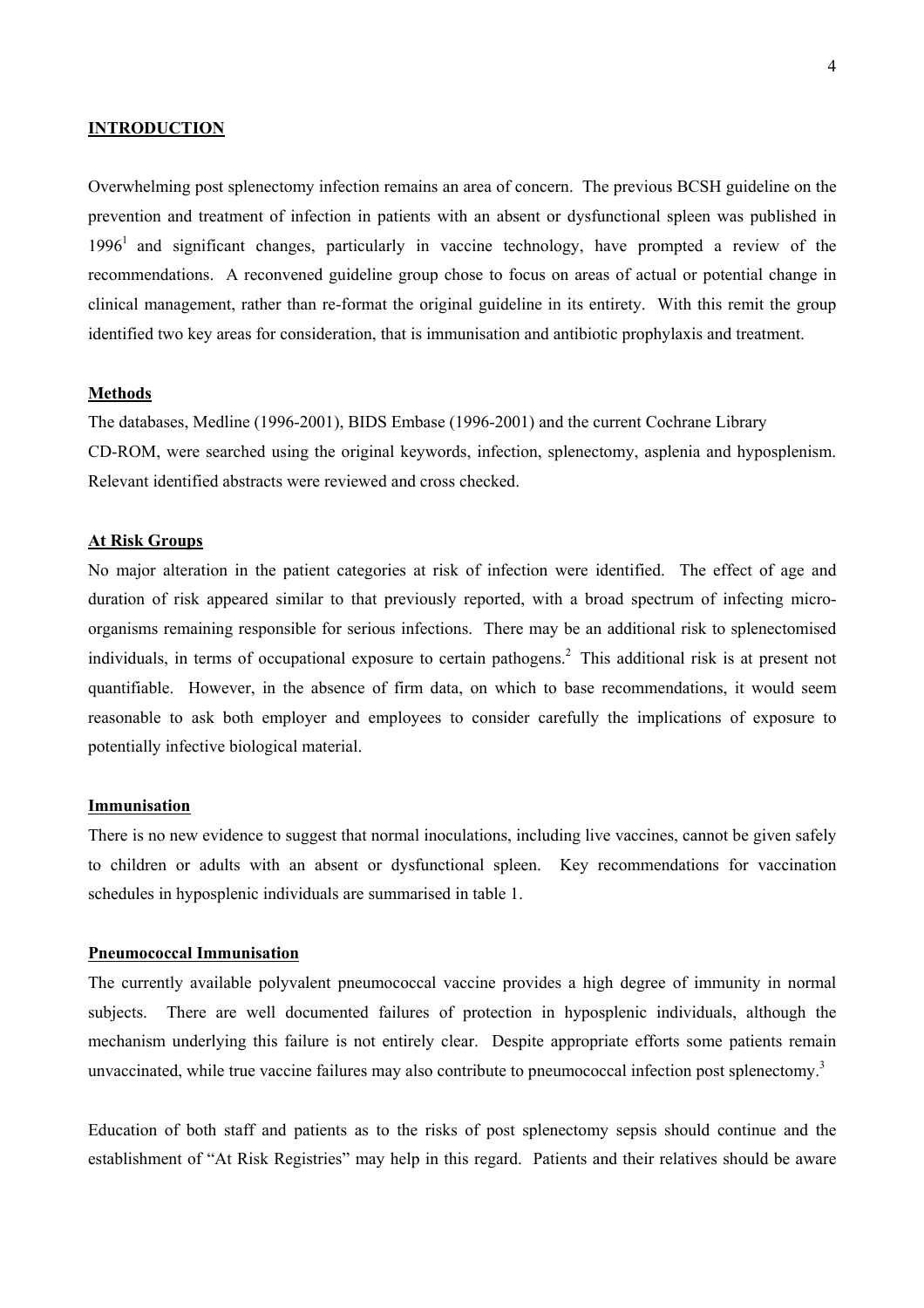that despite pneumococcal vaccine and prophylactic antibiotics, breakthrough pneumococcal infection may occur.4,5

Children under two years of age have an inherently reduced ability to mount an antibody response to polysaccharide antigens and are, therefore, at particular risk of vaccine failure. Where splenectomy is unavoidable under the age of 2 years then a conjugate vaccine (see below) provides a more reliable serological response.

## **New Pneumococcal Vaccines**

A seven valent conjugate vaccine has recently completed clinical studies (reviewed by Giebink) $6$ . Early data suggests that the new conjugate vaccine is more immunogenic but has a more limited repertoire, in terms of sero-types.<sup>7</sup> The seven valent vaccine may have a future role in primary immunisation of hypo or asplenic patients in tandem with the currently available vaccine, however, no data specifically related to asplenic or hyposplenic patients is currently available to support this approach.

## **Timing of Vaccination**

The current pneumococcal vaccine should be given at least two weeks before splenectomy. Following splenectomy post vaccination immunoglobulin G, serum antibody concentrations to pneumococcal antigens do not differ significantly from normal control subjects, whether vaccination is undertaken immediately or at 14 days post splenectomy. Functional antibody responses are, however, better with delayed (14 day) vaccination.<sup>8</sup>

All other non-immunised patients at risk should be immunised at the first opportunity. In general immunisation should be delayed at least three months after immunosuppressive chemotherapy or radiotherapy.

Re-immunisation of asplenic patients is currently recommended every 5 years. <sup>9</sup> However, it is known that antibody levels may decline more rapidly, particularly in patients with Sickle cell anaemia and lymphoproliferative disorders. Decisions on re-immunisation in these particular circumstances may be made on the basis of antibody levels.

## **Haemophilus Influenza Type B Immunisation**

There is no new data to support an alteration in the recommendations given in the original guideline. Patients not previously immunised should, therefore, receive Haemophilus Influenza type b vaccine. There is no data to support routine re-immunisation at the present time.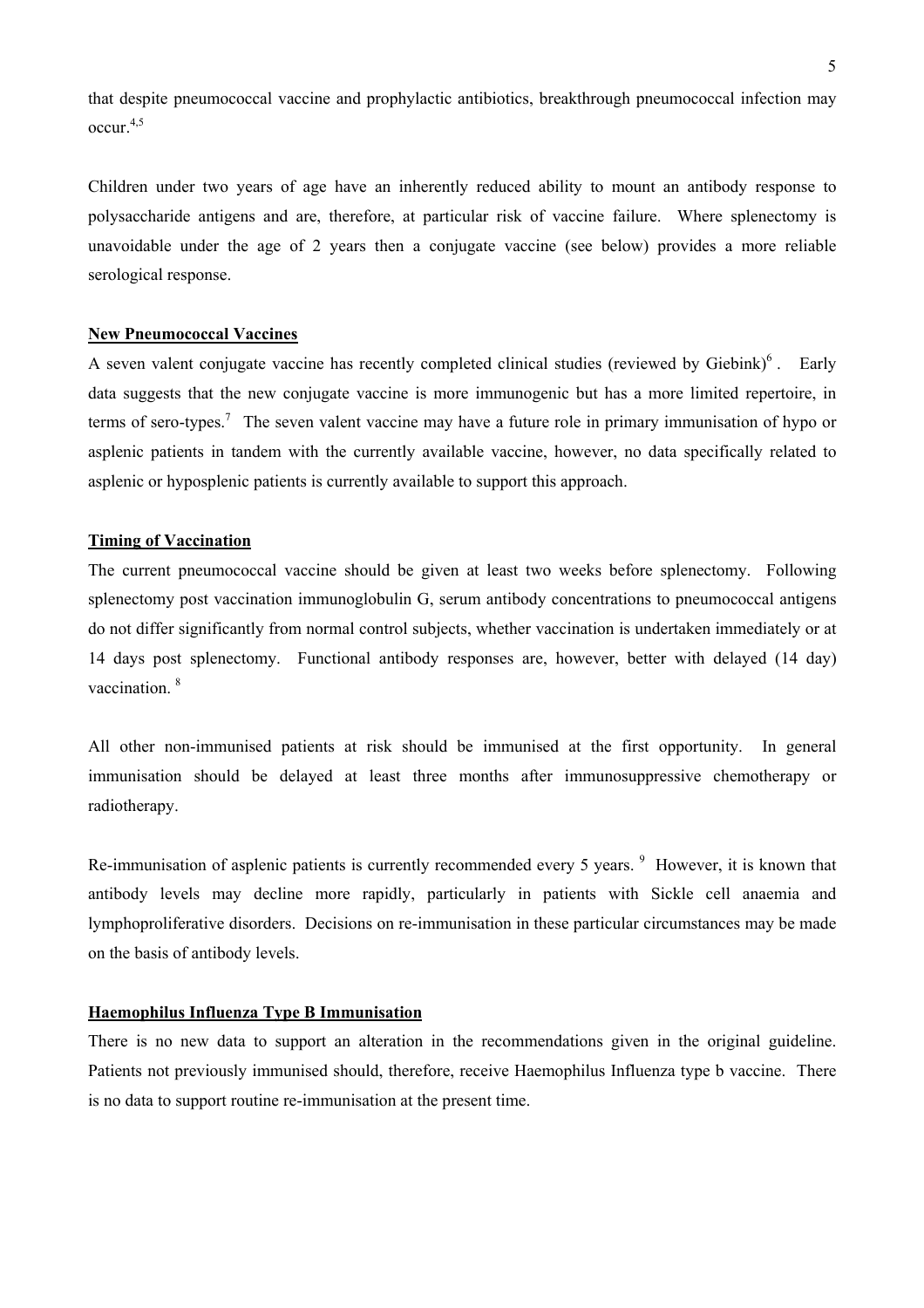## **Meningococcal Immunisation**

#### Background

In the United Kingdom there has been a shift in the strains responsible for meningococcal infection. Group A strains remain rare and account for less the 2% of clinical infections. However, Group A strains are epidemic in other areas of the world. Group B strains now account for 60% of all isolates, while there has been an increase in Group C strains, which now contribute 40% of the total. Overall mortality from meningococcal infection remains significant, at around 10%.

## **Meningococcal C Conjugate Vaccine**

Immunisation with meningococcal C conjugate vaccine is now part of the routine childhood immunisation programme in the UK. The conjugate vaccine is immunogenic, even in children under two years of age and is likely to provide long term immunological memory. There is no data specific to hyposplenic individuals. However, the administration of three doses to infants and two doses to previously non-immunised children between four months and twelve months of age would seem appropriate.

In previously non-immunised older children and adults a single dose of conjugate vaccine is recommended in normal individuals and by extra-polation should afford protection in hyposplenic or asplenic patients. This recommendation is the subject of current review and booster doses may be introduced in the future.

The conjugate vaccine is likely to support long standing protection against Group C Meningococcal disease, in a similar way to the conjugate Haemophilus Influenza B vaccine. It is, therefore, recommended that routine Meningococcal immunisation be given pre-splenectomy and for hyposplenic previously nonimmunised individuals. Travellers abroad should, in addition, receive a Meningococcal vaccine which protects against Group A infections. There appears to be no contra-indication to the administration of Meningococcal plain polysaccharide A and C vaccine to subjects who have previously received Meningococcal C conjugate vaccine.

Conversely, protection afforded by plain polysaccharide A and C vaccine is short lived. The immunisation of hyposplenic individuals who have previously received the plain polysaccharide A and C vaccine with Meningococcal C conjugate vaccine is, therefore, recommended. Highly satisfactory serological responses are demonstrable if six months is allowed between administration of the plain polysaccharide A and C vaccine and subsequent re-immunisation with Meningococcal C conjugate vaccine.<sup>10</sup>

#### **Influenza Vaccination**

Influenza vaccine continues to be recommended yearly for hypo or asplenic patients.<sup>9</sup>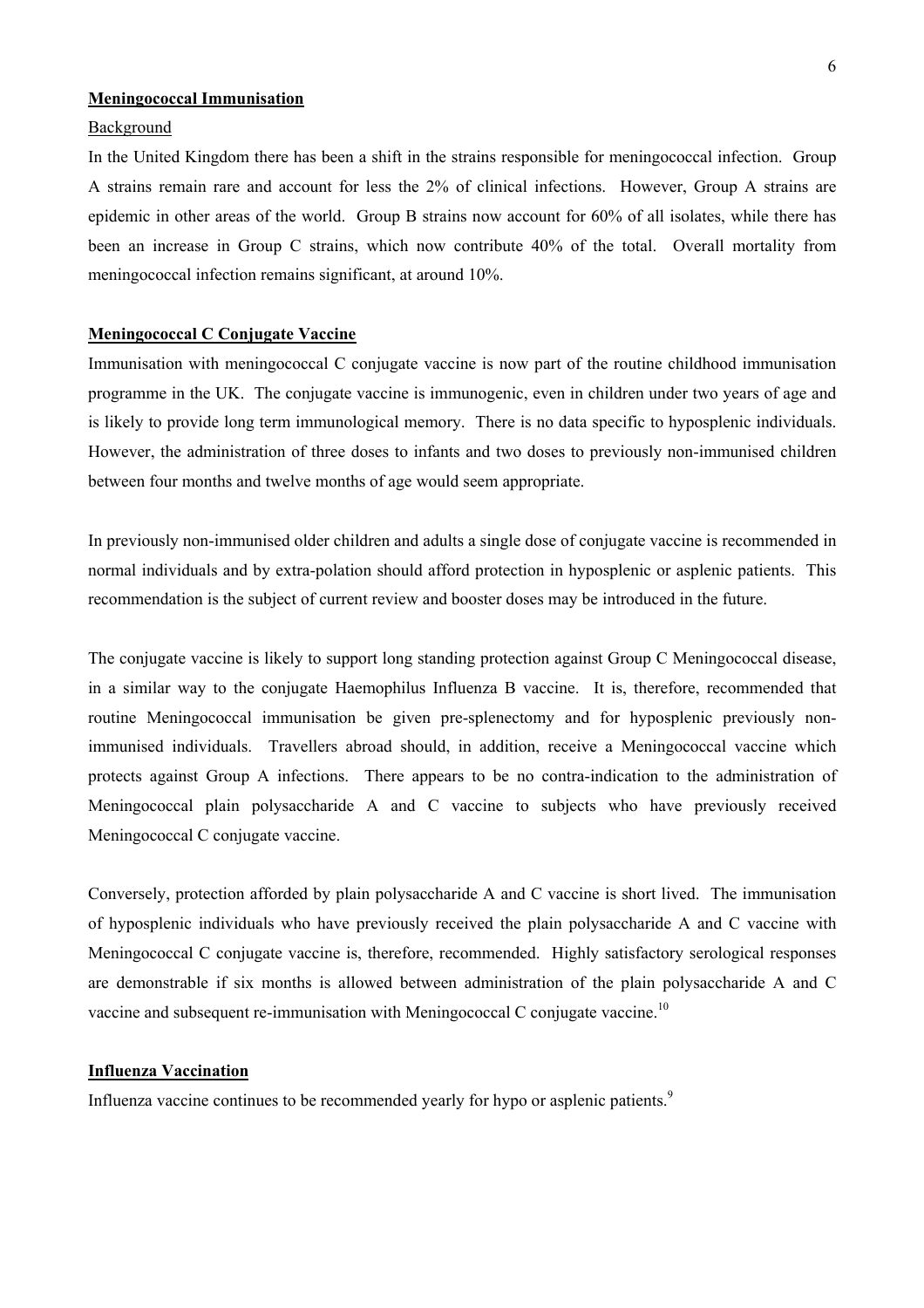## **Antibiotic Prophylaxis and Treatment**

There are no data to support or refute the previously published recommendations, as regards antibiotic prophylaxis and treatment of infection in asplenic individuals. It is accepted, however, that compliance may be a problem with life long oral antibiotic prophylaxis.<sup>11</sup> Overall pneumococcal resistance to penicillins remains low in the United Kingdom. However, knowledge of local resistance patterns may be used to guide the choice of chemoprophylactic agents.

## **RESEARCH AND AUDIT**

There is an unmet need for a prospective assessment of serological response to vaccination in hyposplenic or asplenic patients, particularly those immunised with the more recently available vaccines. Such information, if available, would be invaluable in guiding future vaccination strategies.

Regular audit, quite properly, continues to be undertaken in this area<sup>12</sup>. Readily auditable areas include vaccination rates, adherence to antibiotic prophylaxis and the current outcome of severe infection in asplenic or hyposplenic patients.

#### **CONCLUSION**

Infection in patients with an absent or dysfunctional spleen remains largely preventable. Preventative strategies continue to be based on education of staff and patients, appropriate immunisation schedules and chemoprophylaxis.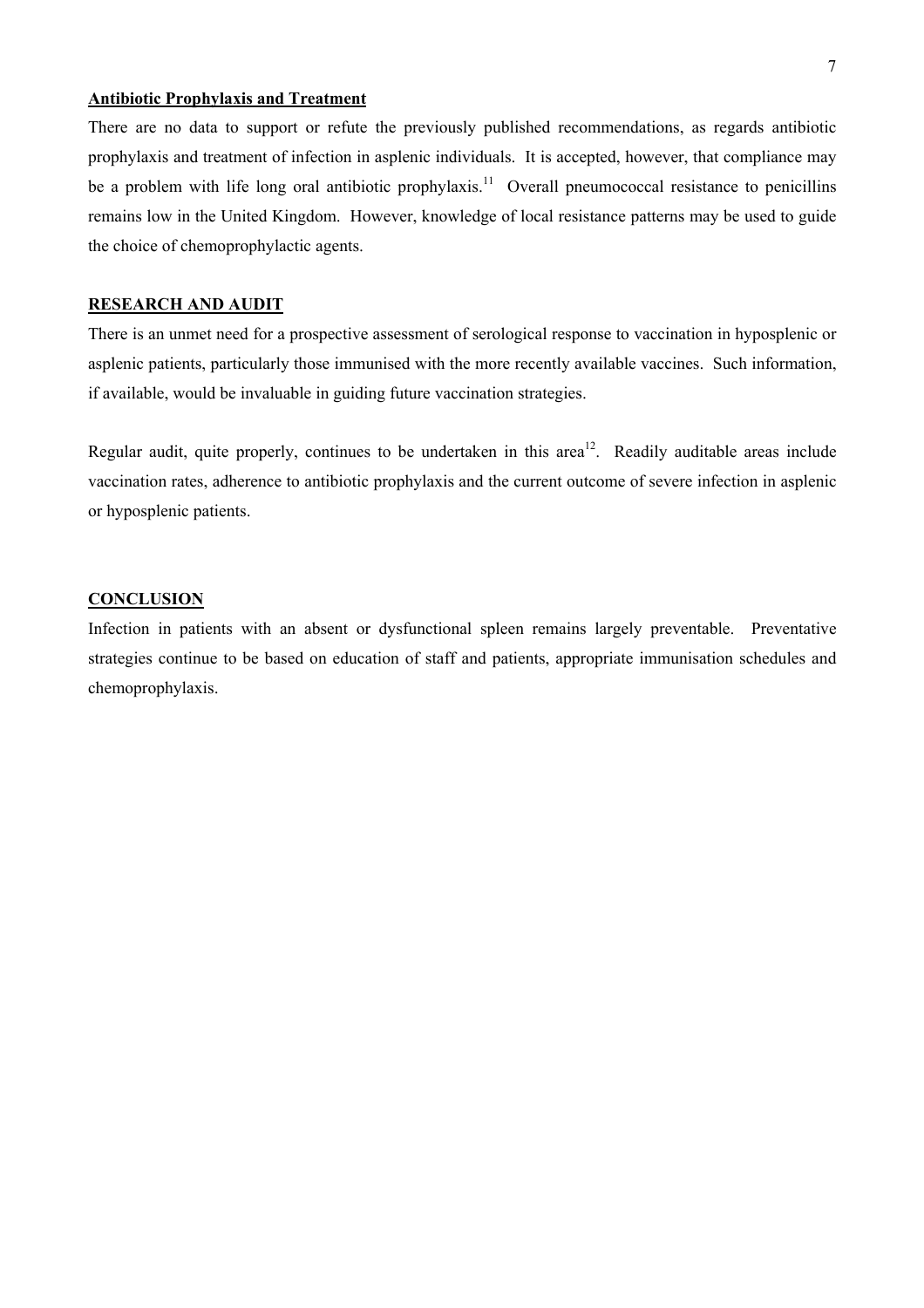#### **REFERENCES**

- 1. Guidelines for the prevention and treatment of infection in patients with an absent or dysfunctional spleen. British Medical Journal 1996; 312: 430-434
- 2. Francois B., Gissat V., Moy MC., Vignon P. Recurrent septic shock due to Streptococcus suis. Journal of Clinical Microbiology 1998; 2395.
- 3. Waghorn DJ., Mayon-Wight RT. A study of 42 episodes of overwhelming post splenectomy infection is current guidance in asplenic individuals being followed. Journal of Infection 1997; 35: 285-294.
- 4. Shetty N., Aurora P., Ridgway GL. A failure of anti-pneumococcal vaccine and prophylactic penicillin in the splenectomised patient. Journal of Infection 1998; 37: 87-88.
- 5. Klinge J, Hammersen G., Scharf J., Liufficken R., Reinert RR. Overwhelming post splenectomy infection in vaccine type streptococcus pneumonie in a 12 year old girl, despite vaccination and antibiotic prophylaxis. Journal of Infection 1997; 25: 368-371.
- 6. Giebink GS., The prevention of pneumococcal disease in children. New England Journal of Medicine 2001; 345 (16): 1177-1183.
- 7. Chan CY., Molrine DC., George S., Tarbell NJ., Mauch P., Diller L., Shamberger RC., Phillips NR., Goorin A., Ambrosino DM. Pneumococcal conjugate vaccine primes for antibody responses to polysaccharide pneumococcal vaccine after treatment for Hodgkin's disease. Journal of Infection Disease 1996; 173: 256-258.
- 8. Shatz DV., Schinskey MF., Pais LB., Romero-Steiner S., Kirton OC., Carlone GM. Immune responses of splenectomized trauma patients to the 23-valent pneumococcal polysaccharide vaccine at 1 versus 7 versus 14 days after splenectomy The Journal of Trauma, Injury, Infection and Critical Care 1998; 44: 760-765.
- 9. Department of Health. Immunisation against infectious disease. HMSO, London 1992.
- 10. Department of Health. Immunisation against infectious disease. HMSO, London 1996.
- 11. Cummins D., Heuschkel R., Davies SC. Penicillin prophylaxis in children with Sickle cell disease in Brent. British Medical Journal 1991; 302: 989-990.
- 12. Pickering J., Campbell H. An audit of the vaccination and antibiotic prophylaxis practices amongst patients splenectomised in Lothian. Health Bulletin 2000; 59: 390-395.